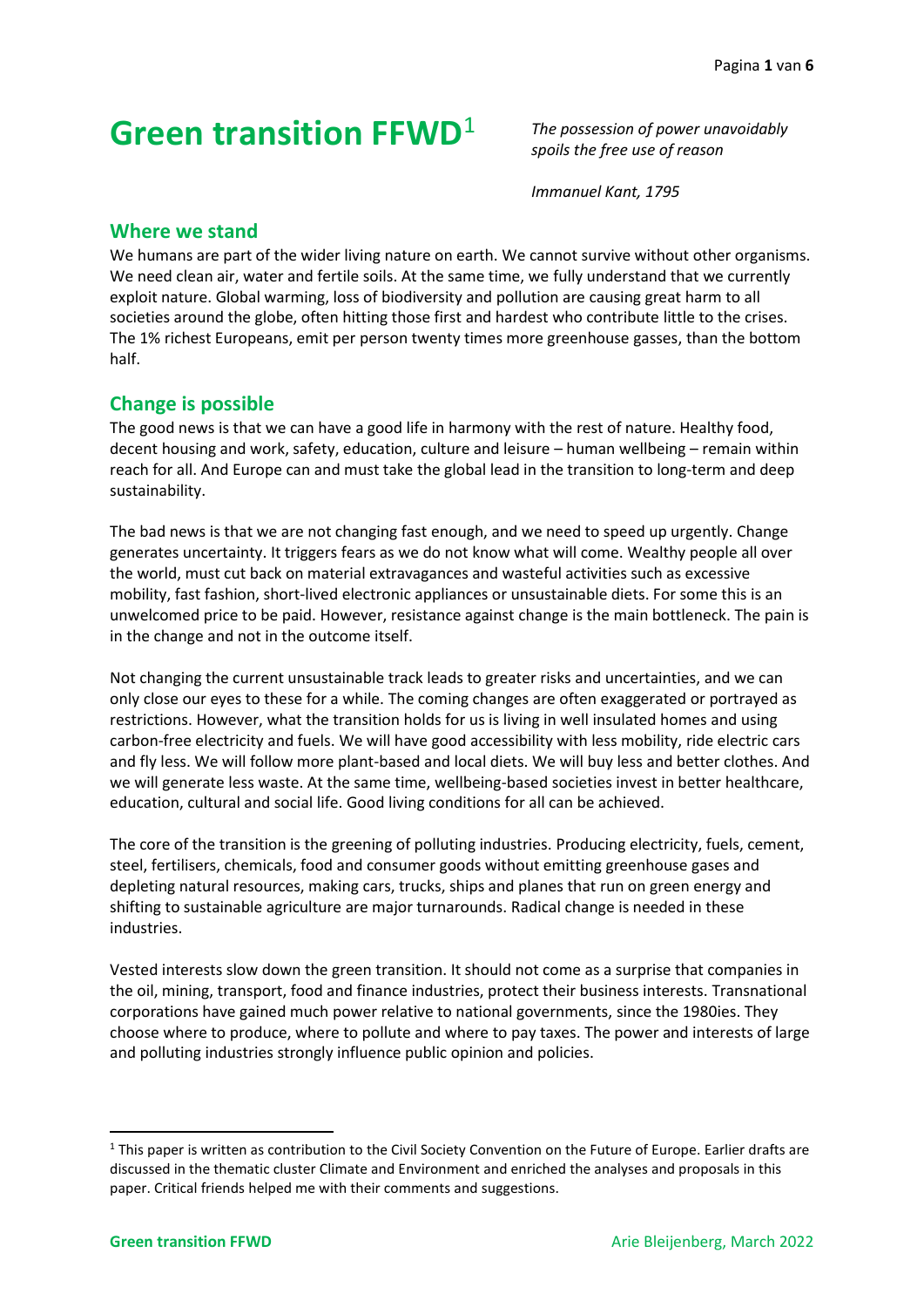# **European leadership**

Because national governments are in competition with each other for the favours of transnational companies, a regional block of countries is better situated to speed up the green transition. The European Union must take the global lead. It imports ninety percent of its fossil fuels. Therefore, reducing the consumption of fossil energy will directly translate into a lower import bill. This financial benefit does not occur in world regions with their own fossil resources, such as North America, Russia, and Australia.

The European Union being the largest consumer market in the world, puts it also in the position to set environmental standards, which other countries must follow if they want to sell their products on the European market. By doing so, the EU has a large influence on the development of strict environmental standards worldwide. This includes energy intensive products as steel, aluminium, cement, and fertilizers, when the Carbon Border Adjustment Mechanism is implemented as proposed by the European Commission

Finally, taking the front seat in the Green Transition, creates the opportunity for European companies to become global leaders in green products and services. Europeans will be proud to work for companies that are part of a wellbeing economy.

# **Ten actions for change**

The current pace of change is far too slow to avoid severe damage to the living nature of which we are part. Resistance within society to the required changes is understandable and must be taken seriously, while we need bold decisions to address the most unsustainable practises. The following proposals aim at speeding up the green transition.

## **1. Restore the balance of power**

The balance of power has tilted in favour of transnational industries and their business partners during the last half century. Through mergers and acquisitions a few large companies dominate most global markets, reducing competition and generating high profits. National governments have responded to globalisation by supporting 'their' domestic champions and thus becoming competitors instead of regulators for the public interest. Tax favours, lax environmental policies and subsidies for innovation are common tools used by most countries in their struggle for competitiveness. Because transnational companies are footloose, they locate in countries most friendly to their interests. This bargaining power combined with their vast resources in money and knowledge, gave large industries the opportunity to acquire a disproportionate impact on public policy and public opinion.

The balance of power between different interests in our societies needs to be restored. This systemic change has many benefits to society, among which speeding up the green transition. More influence on policymaking should go to the upcoming green companies, to organisations and grassroots movements dedicated to environmental protection and to civil society in general. Only our democratic institutions can restore the balance of power. The laws and institutions that currently allow companies and markets to exist and to operate under specified conditions should be changed to serve the public interest. The preferential treatment of transnational industries needs to be ended and their influence on policymaking and public opinion should be limited. On the other hand, nonmarket interests should be strengthened and allowed better access to policymaking. Taxpayers' money should become available for think tanks and advocacy aimed at protection of the environment, consumer safety, labour conditions, health care and education. This will create the badly needed level playing field between the different interests in our societies. In turn, this will strengthen evidence-based policies, as opposed to resulting from mere power struggles.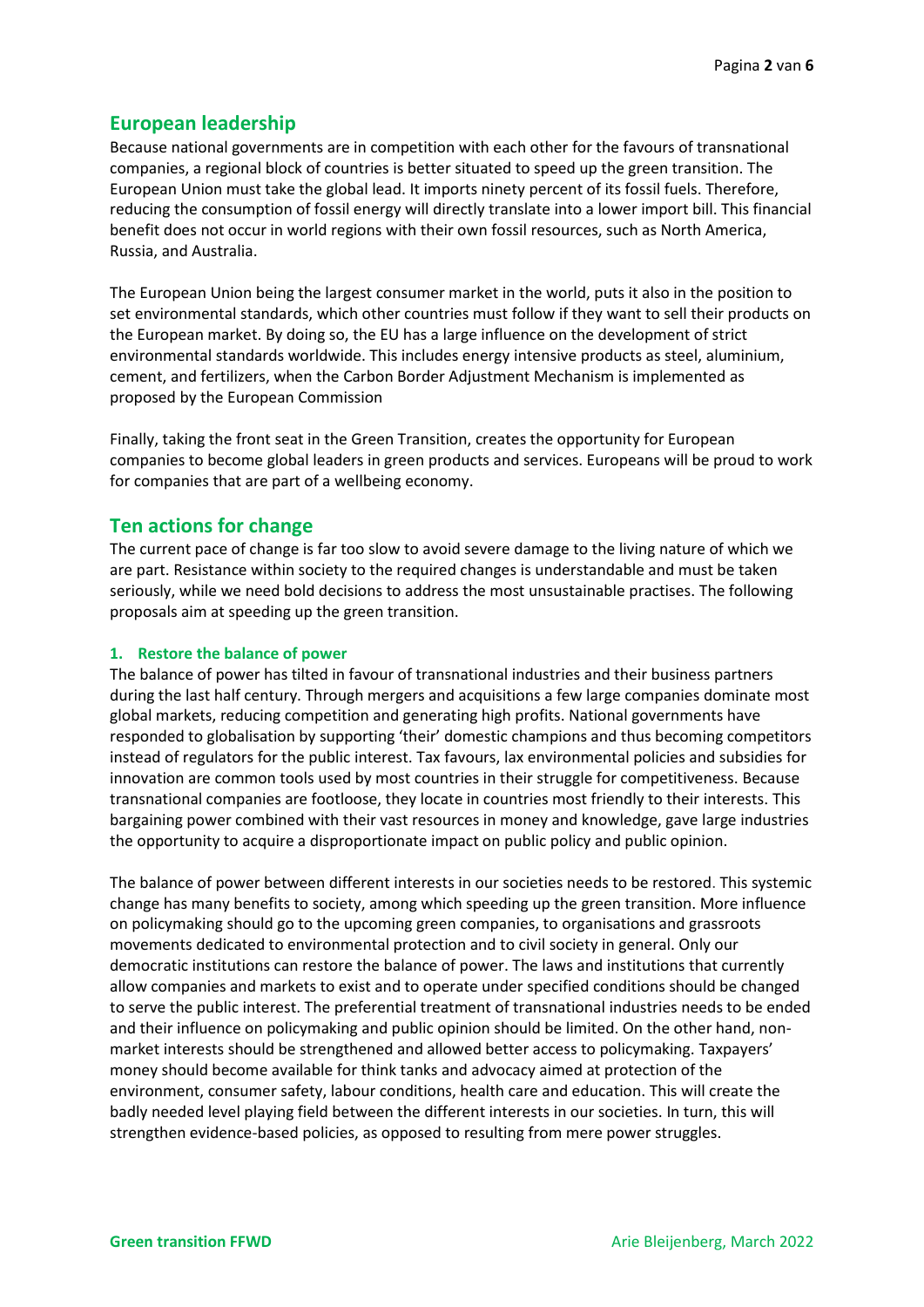## **2. Effectiveness first**

Most environmental policies and studies take cost parity of clean technologies as the main criterion. Estimates are made of the years it will take until green becomes cheaper than dirty, and the implicit assumption is that thereafter the market will take care of a fast deployment. This common way of arguing has three critical flaws. First, it slows down the transition, because we must wait until cost parity is achieved and the expected date even tends to move backward in time. Second, there is no guarantee that the market will take up the clean technologies immediately after cost parity is achieved. Third and most fundamental, accepting cost parity as a criterion implies that we do not accept any cost increases for polluting activities. This reduces the value of nature to zero and is clearly at odds with the widely supported polluter pays principle.

The new policy frame puts priority on effectiveness, instead of on efficiency. We need policy measures that deliver fast and with certainty the required reductions in emissions of greenhouse gases and protection of our biodiversity. For many years long lists of promising green technologies and behavioural changes are discussed, numerous pilot projects have demonstrated which one's work, now is the time to get them applied on a large scale. Reducing pollution should be the first and main criterion for the assessment of policy options. We need results and we need them now.

### **3. Accept price increases and degrowth of some industries**

Replacing cost parity with effectiveness implies that we accept that polluting activities become more expensive. This will partly be temporary, because the new technologies and processes will become cheaper over time, once they are applied on a large scale. However, some products will remain more expensive than their polluting predecessors. Think of aviation, chemicals, green fuels, metals, and electricity. It is not that we want these to become more expensive, but we want them to become clean. And if that is only achievable against higher costs, we accept this consequence.

Part of the initial cost increases will be avoided by becoming more efficient and using less: better insulation of buildings, energy efficient machines and operations, recycling of materials, efficient logistics and so on. The remaining cost increase for consumers will lead to a change in their consumption pattern. Less purchases with a large environmental footprint and more spending on clean products and services. Less holidays per aeroplane, less meat consumption, less heavy cars. This will cause degrowth of affected industries.

### **4. More direct regulation**

Direct regulation of pollution has proven to be most effective. To mention only four of its many past successes:

- The international ban on the production of CFCs restored the ozone layer.
- Setting standards for air quality and setting progressive limits on the emissions from industry and vehicles, greatly improved the quality of the air we breathe.
- Bans on the use of the most environmentally harmful pesticides have saved many animal species from extinction and improved human health.

Creating land and marine conservation areas protected vulnerable species and ecosystems. While such regulations are under political consideration, affected companies often emphasise negative effects – on jobs, economy, prices – of these measures. However, after implementation these doomsdays have largely evaporated.

Direct regulation either takes the form of a full ban of harmful products or processes after a transition period – as with CFCs – or of periodically tightened emission limits – the Euro standards for vehicles. Direct regulation is an appropriate way to end the current environmental externalities, as the economic textbooks advocate. Some attractive applications are:

Moratorium on the exploration for new fossil fuel reserves.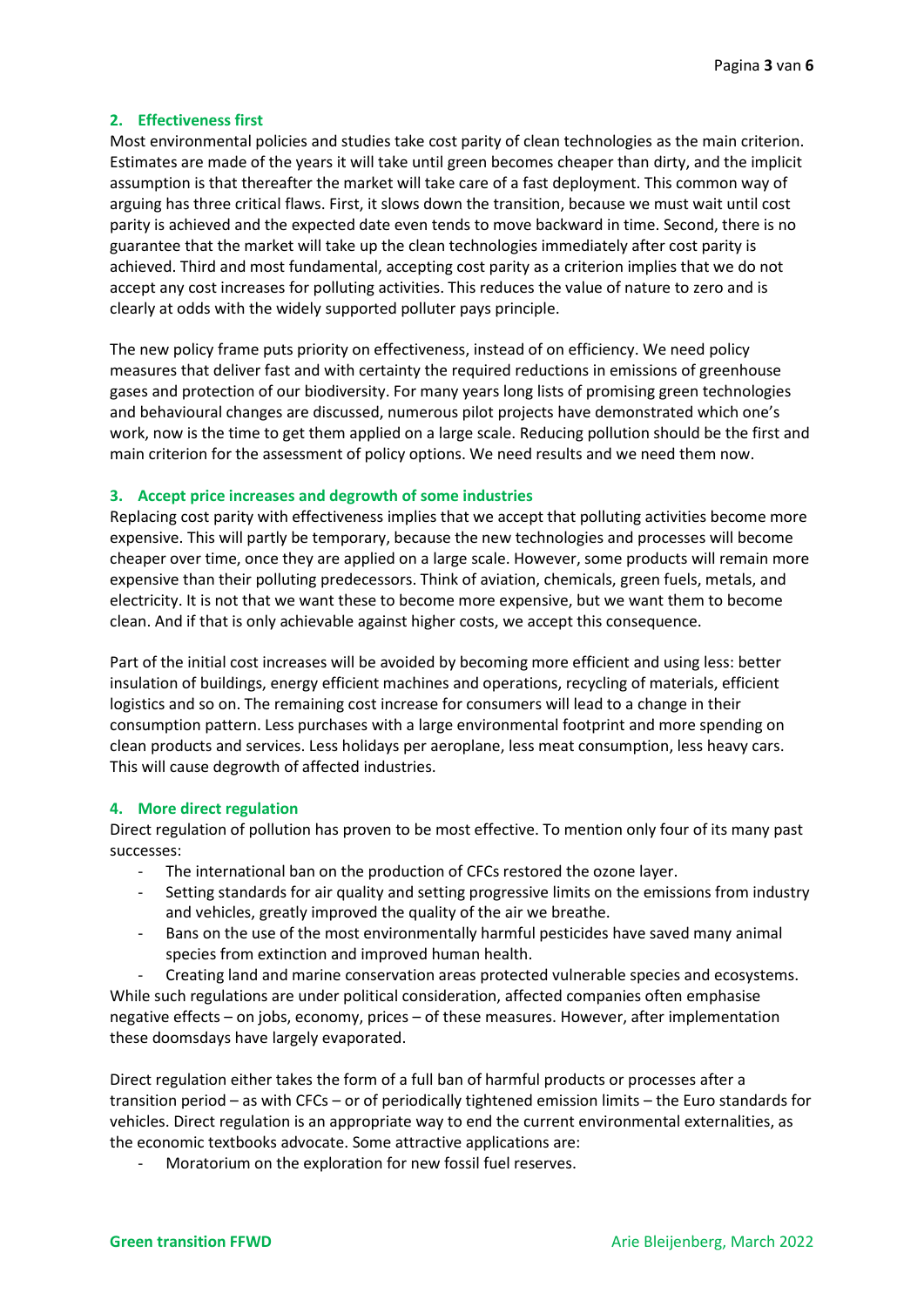- Phase out of production processes emitting greenhouse gases for electricity, fuels, steel, chemicals, and cement.
- Ban on the registration of cars and vans with a combustion engine.
- Stepwise increasing blending mandate for the minimum percentage of green synthetic kerosene for aviation. Similar for shipping but allowing for a wider range of no-carbon fuels.
- Ban on the use of crops for other purposes than food production.

Although economic instruments such as taxes and tradable emission permits can be more efficient for specific purposes, they are less effective than direct regulation. The resulting emission reduction is uncertain. In addition, experience shows that the level of taxes or emission ceilings are often not sufficient due to lobbies of affected industries. The urgency of environmental degradation is now so great that we need to add more direct regulation to the policy mix, which achieves results double sure and without delay. Effectiveness needs now to be prioritised over efficiency. A no-pollution fence should set the borders for the market economy.

Another major advantage of direct regulation is that this does not require government subsidies. Governments will be short in money once the corona-debts have to be repaid. And subsidising green alternatives to polluting technologies and activities is rather ineffective and inefficient. Subsidising green energy and transport, for instance, has negative feedback loops, because they increase demand for energy-services and mobility. Banning fossil energy on the other hand will reduce the growth in both.

# **5. Empower low-income households**

Households will be confronted with higher prices for energy, food and mobility. This is only acceptable when low-income households are financially compensated and supported in their efforts to reduce their ecological footprint. They should not pay the price for the green transition, because they cannot afford it and because they pollute much less than wealthy people. The 50% Europeans with the lowest incomes are close to achieving their maximum carbon budget for 2030 in line with the Paris agreement, while the top 10% still needs to reduce their carbon footprint by two thirds. Everyone should be able to cope with the unavoidable changes incurred by the green transition. Not doing so, would be both unfair and will deteriorate public support for the needed changes.

Compensation to low-income groups needs to be in money – lower taxes and higher social security – and not by sparing them from environmental regulations. Incentives to reduce pollution should also apply to those with little financial means. Low-income households should also be supported in their efforts to reduce their ecological footprint. The Social Climate Fund as proposed by the European Commission in its *Fit for 55* package is a recognition of the need to compensate low-income households. However, the proposed fund should become permanent and larger.

The government revenues required for the compensation of low-income households can come from many sources. Examples are stopping all subsidies on fossil industries, increase of taxes, such as on aviation and luxuries, pricing pollution, ending the tax deduction for lobby and advertising, and from international agreements to reduce tax avoidance by transnational companies. These desirable fiscal changes generate more revenues than needed to compensate low-income households. The excess revenues can be used to lower the tax burden on labour. This makes schools, health care, repair, and other labour-intensive activities more affordable.

# **6. Support job transition**

The green transition needs more people at work. A full implementation of the Paris agreement would create more than one million additional jobs in the EU by 2030. While there will be job losses in the fossil and automotive industries, these will be more than compensated by the creation of new jobs in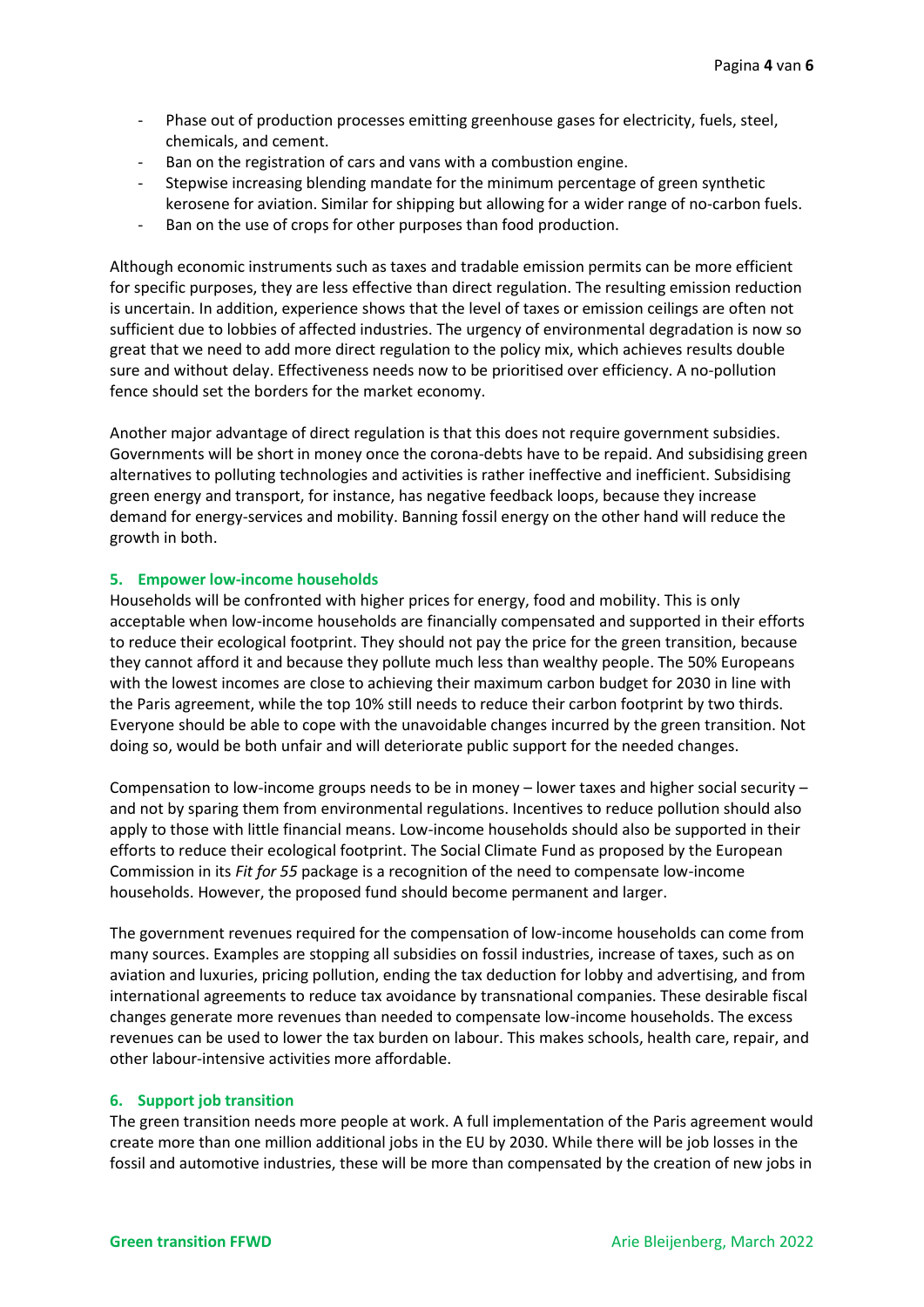greening sectors, including construction, waste management and sustainable finance. Currently two times more people work directly in renewable energy production than in the fossil energy industries.

Although the green transition will increase total employment, there will be a mismatch between old and new jobs, both in location and skills. This will affect most of the 0.4 million Europeans directly employed in the fossil industries and part of the 2.9 million workers at the OEMs and suppliers in the automotive sector. Many employees in the car industry will shift to producing and maintaining electric vehicles. The total number of jobs in the European Union lies around 190 million, showing that one percent of European employment will be directly affected by the green transition.

Workers who lose their jobs in technologies that are phased out should be supported by government programmes. These assist workers to relocate and to reskill and aim also to avoid shortages of employees in the renewable energy industries. The programmes must not deepen existing gender gaps, but instead aim to reduce these. In addition to these specific programmes, governments have the responsibility to guarantee social protection for all.

## **7. No compensation for stranded assets**

Industries using fossil-based technologies are confronted with capital loss. Declining value of stocks and early write-off from factories, infrastructures and intellectual property are unavoidable. This prospect of capital loss forms a major driver for industries to lobby for less strict regulation and to postpone the date of implementation. Companies also frequently ask for financial compensation in exchange for giving up their resistance to tighter environmental policies. However, this is not where taxpayers' money should be spent. Companies are for decades aware that global warming should be stopped, and they decided knowingly about the investments they made. They took the risk of environmental policies becoming tighter over time and it is unfair to make others pay for this. It is a normal entrepreneurial risk they have taken.

Compensating industries for capital loss, would also give a wrong signal for the future. Knowing that governments will be financing these losses, will perpetuate the problem, because companies and their banks will continue to invest in fossil-based assets. Instead of just taking the loss one time, government money for stranded assets will result in a continued drag slowing down the change.

### **8. Support green bottom-up initiatives and new business models**

Many support the green transition in their personal behaviour, even though the current societal structures do not reward this. Eating biological food from local farmers, not flying, reducing car kilometres, avoiding waste, installing solar panels are examples. Many take initiatives to green the company they work for. In addition to individual changes in consumption, collective initiatives are taken, e.g., for energy cooperatives, city agriculture and to improve neighbourhood facilities. Such popular activities are beneficial in itself and stimulate the required systemic change as well. By developing and testing green production and consumption, lessons are learned which benefit the upscaling.

### **9. Education for sustainability**

Education and lifelong learning are key enablers for the achievement of environmental and social justice goals. This requires changes in curricula, pedagogies, learning environments, teacher training and professional development. The aim should be to acquire skills and knowledge to live in tune with our planet and be able to exercise critical thinking. Education and training programmes include climate and environmental literacy, sustainable lifestyles, understanding of human-nature interdependencies and collective action for change.